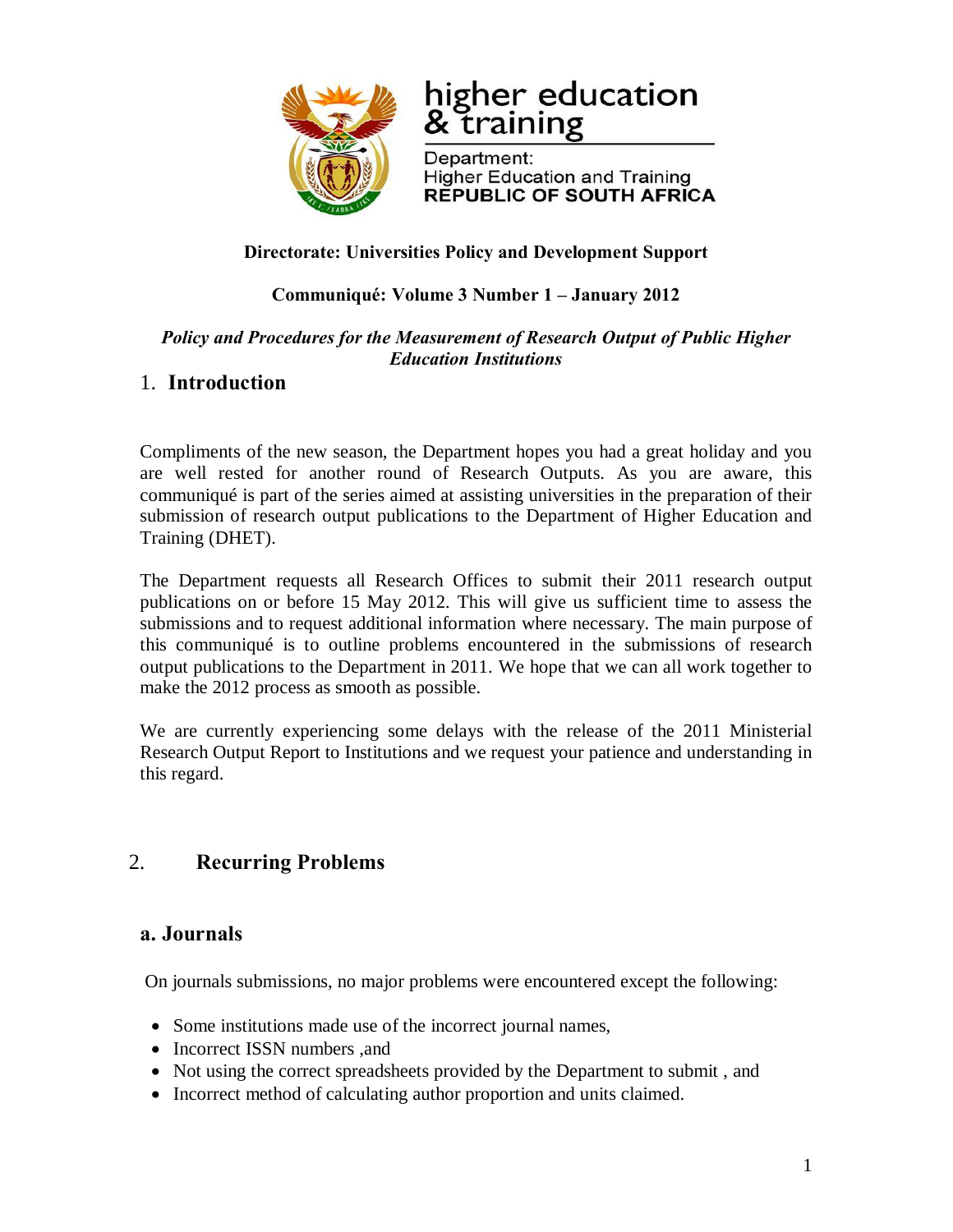Furthermore, a few institutions continue to refer to the incorrect journals lists. In order for the Department to be able to update the list of accredited South African journals we rely entirely on the notifications from editors, research offices and academics. We urge you to continue to inform us, so that we can keep the list updated.

## **b. Books and Published Conference Proceedings**

On books and published conference proceedings submissions, the following were the main problems that were encountered:

- There were major errors with the capturing on the spreadsheet which have been discussed in previous communiqués.
- · Many submissions lacked sufficient evidence of the peer review process. Please remember that the Department requires details of the peer review process and not only a statement referring to peer review or thanking reviewers.
- · Some author affiliations and explanations of late submissions were not confirmed by the DVC/Dean or Director of Research.
- Some institutions did not submit supporting documentation such as details of new research on second or late editions of books. We have had to request this information in the past, it would be good and efficient if institutions could provide this information in their submissions.
- We would like to request all institutions to make use of the first three columns of the spreadsheet, fill in if there is peer review and type of peer review.

Please note that we will no longer fix spreadsheets on behalf of institutions. Incomplete spreadsheets or those that do not comply with the requirements as communicated will therefore be returned to institutions for attention.

If the information system used by the institutions to capture research output publications differs from the Departmental spreadsheets, then it is the responsibility of the research offices to import the information to the spreadsheets format provided by the Department and check for mistakes that may occur during importing. Furthermore, some institutions did not use 2008 CESM Categories document when classifying research output publications by field of study. The document contains 20 CESM categories.

#### **4. Changes on the Spreadsheets**

The Department has added a column for **Volume** and **Issue** numbers after the column for the date of publication on the spreadsheet for journals. The institutions have proposed that the Department must give subsidy to journal articles published before the removal of journals from the list of accredited journals**.** The Department will accept such journal